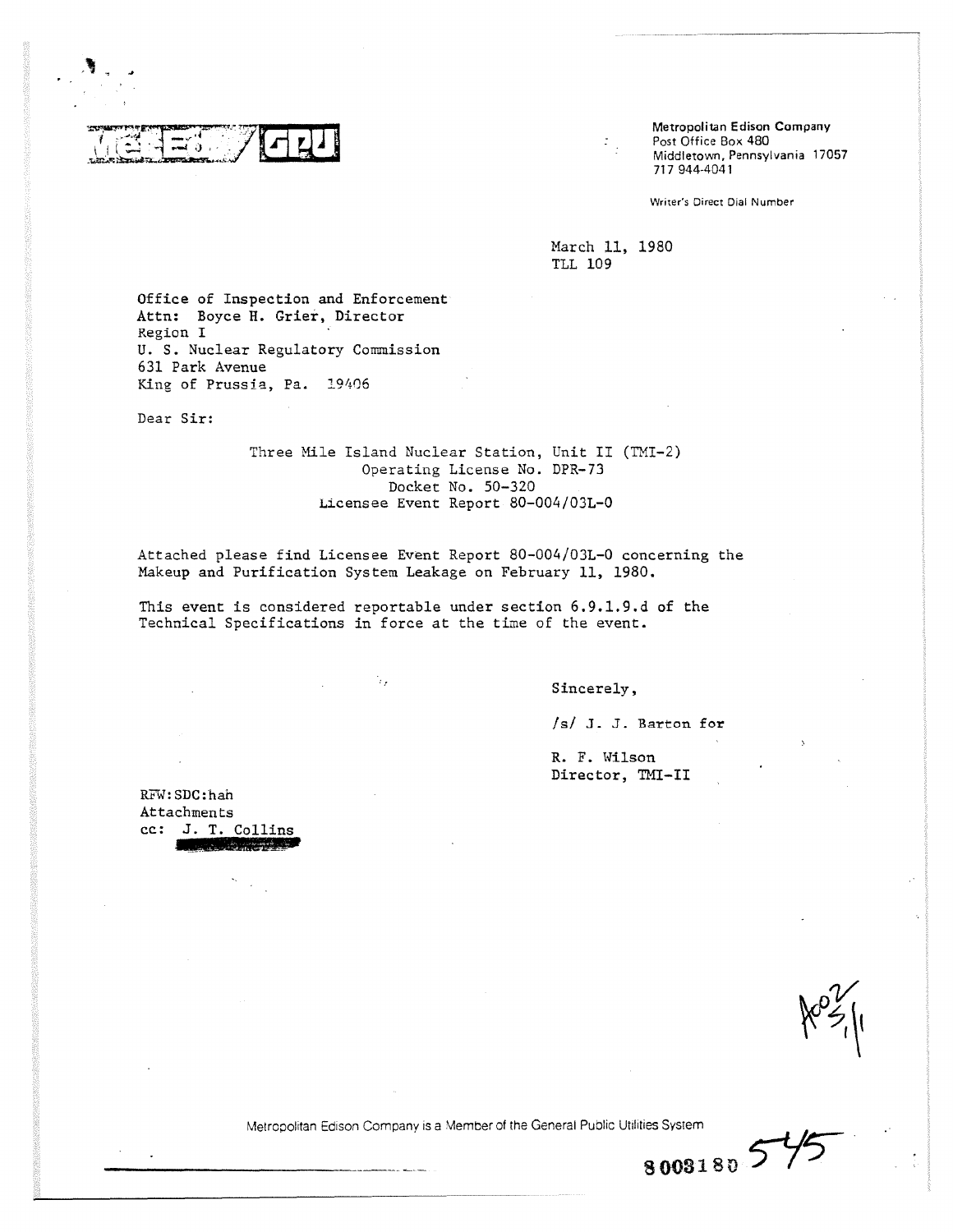Attachment 1<br>TLL 109 **NRC FORM 366** U. S. NUCLEAR REGULATORY COMMISSION  $(7.77)$ LICENSEE EVENT REPORT CONTROL BLOCK: | Ţ① (PLEASE PRINT OR TYPE ALL REQUIRED INFORMATION)  $\underbrace{0\,\,|\ \, 0\,\,|\ \, 0\,\,0\,\,0\,\,0\,\,0}_{\text{LICENSE NUMEGR}} = \underbrace{0\,\,|\ \, 0\,\,|\ \, 0\,\,0\,\,0}_{\text{2g}} = \underbrace{0\,\,|\ 0\,\,|\ 1\,\,|\ 1\,\,|\ 1\,\,|\ 1\,\,|\ 1\,\,|\ 1}_{\text{LICENSE TVPE}}$  $P | A | T | M | I | 2 | Q | 0 | 0 | -$ (ئ) ليه  $|0|1|$ LICENSEE CODE CON'T REPORT  $2|\mathbb{Q}[\frac{0}{2}|111180]$  $\boxed{0}$  1 SOURCE  $\begin{bmatrix} L & 0 & 0 & 5 & 0 & 0 & 0 & 3 \end{bmatrix}$ **OOCKET NUMBER** ᅙ **EVENT DESCRIPTION AND PROBABLE CONSEQUENCES (10)** During an operability test of the " $A^{\prime\prime}$  makeup pump MU-P-1A and the associated dis- $\sqrt{0}$ charge pressure surge, a test connection valve at a discharge pressure switch for  $\sqrt{2}$ the "B" makeup pump MU-P-1B separated from the line. This generated an approx.  $\sqrt{014}$  $9.8$  pm spilled Burboloma leak, apprex. 550 gal. total of RCS liquid into the Aux. Bldg. resulting in airborne  $\sqrt{6}$   $\sqrt{5}$ Builderma. contamination and a declaration of a local emergency within the Bidg This event Aux.  $016$ 4is considered reportable under Technical Specification 6.9.1.9.d and had no adverse  $\sqrt{0}$ pr disruptive effect on Recovery Mode natural convection cooling of the core,  $\sqrt{0}$   $\sqrt{3}$ SYSTEM<br>CODE CAUSE<br>CODE CAUSE<br>SUBCCDE СОМР VALVE<br>SUBCODE COMPONENT CODE **SUBCODE**  $Z(5)$  $|c|$  J  $|d|$  $Z(0)$   $Z|Z|Z|Z|Z|Z|Z(0)$  $\mid$  X  $\mid$  (12)  $Z(6)$  $\circ$  | 9 13. 18 SEQUENTIAL<br>REPORT NO. **OCCURRENCE** REPORT **REVISION** (1) REPORT EVENT YEAR  $CODE$ TYPE NO.  $0 |0|4$  $\Omega$ لےا  $\frac{1}{31}$  $\overline{28}$  $\overline{27}$ NPRO-4 PRIME COMP. **COMPONENT** EFFECT<br>ON PLANT SHUTDOWN ATTACHMENT<br>SUBMITTED ACTION FUTURE HOURS  $(22)$ **MANUFACTUREE**  $Z(20)$ J(21)  $\frac{100}{12}$  $0$   $0$ N (24) ZJ (25)  $|9|2$  $9$   $(26)$ (19)  $(23)$ 36 40 CAUSE DESCRIPTION AND CORRECTIVE ACTIONS (27) The failure may have been caused by an inadequately tightened compression fitting  $10$ [1] [but this cannot be confirmed due to ALARA considerations. After determining the (exact location of the leak, the "B" makeup pump was secured and the standby pressure  $\sqrt{1}$ and volume control system was placed into service. The pressure switch was  $\sqrt{113}$ (isolated and the fitting was capped.  $\sqrt{114}$ 9 80 FACILITY<br>STATUS METHOD OF OTHER STATUS (30) DISCOVERY DESCRIPTION (32)  $*$  rowen  $B$  $\odot$  $G(28) 0 10 10 (29)$  $1$  15  $N/A$ Operator Observation  $\overline{50}$ 9<br>ACTIVITY CONTENT. AMOUNT OF ACTIVITY (35) LOCATION OF RELEASE (36) RELEASED OF RELEASE G 30 [N 30] 0.30 C1 Total Through the Plant Vent  $10$  $11$ āΞ 80 PERSONNEL EXPOSURES **DESCRIPTION** (39) **NUMBER** TYPE  $0 0 0 0$   $10$   $2$   $38$  $1 \mid 2$  $N/\Lambda$ PERSONNEL INJURIES 30 DESCRIPTION<sup>(41)</sup> **NUMBER**  $0 0 0 0$  $1$   $\parallel$   $\parallel$  $N/A$ 77 9<br>LOSS OF OR DAMAGE TO FACILITY (43) H.O **DESCRIPTION** <u> 2|වැ</u>  $10$  $N/A$  $10$ **PUBLICITY** DESCRIPTION (46) NRC USE ONLY  $\mathbb{F}^{\text{ISUED}}_{\text{H}}$ Press Release 02-11-80  $2|0|$  $\Box$   $\Box$   $\Box$   $\Box$   $\Box$   $\Box$  $\mathbf{1}$ ţ  $\begin{array}{cc} 68 \\ 1717 \end{array}$  948-8461  $80.5$ S. D. Chaplin NAME OF PREPARER. ه م<br>ه PHONE:  $8003180$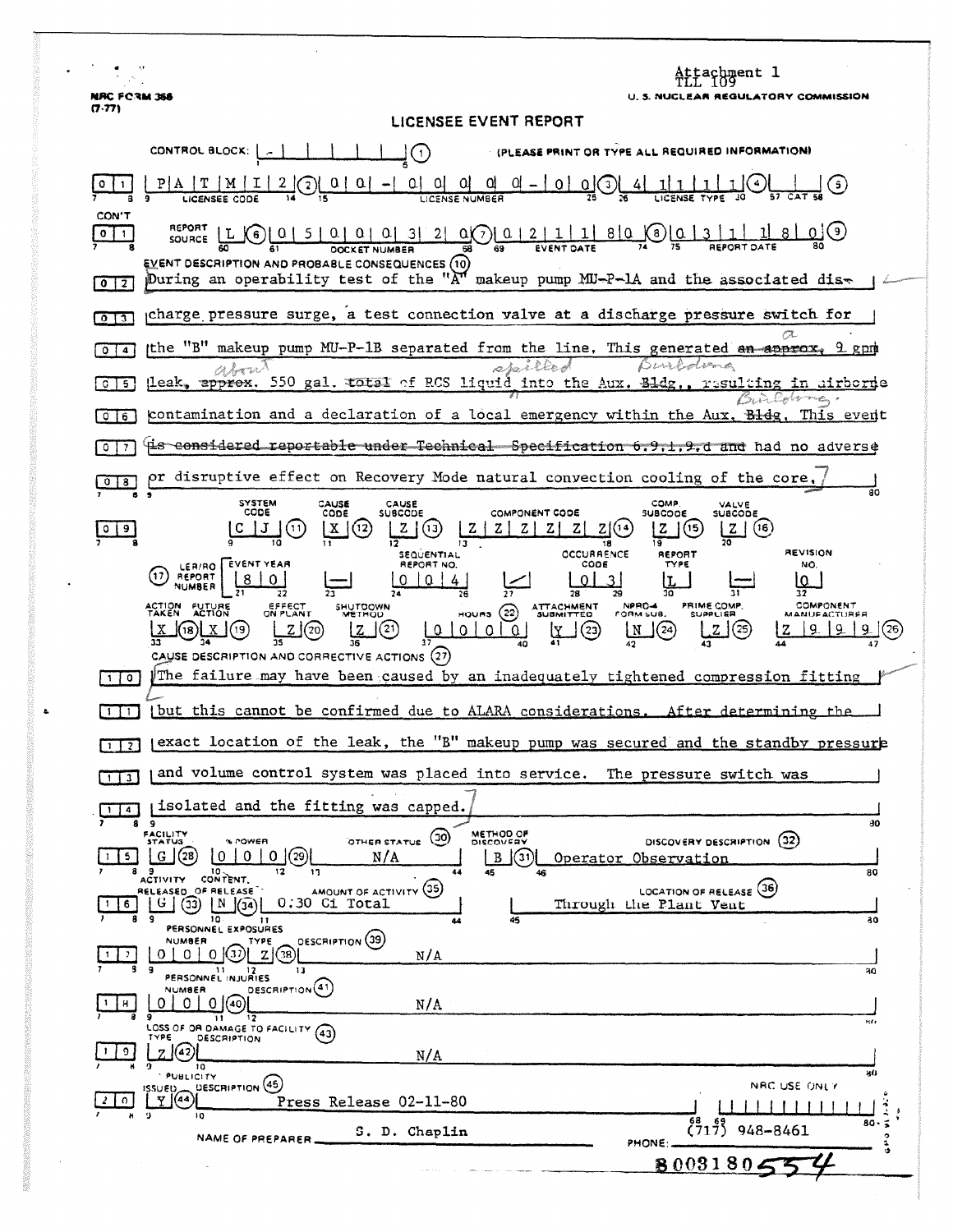Attachment 2 TLL 109-

# LICENSEE EVENT REPORT NARRATIVE REPORT

LER 80-004/031-0 EVENT DATE-FEBRUARY 11, 1980

## I. EXPLANATION OF OCCURRENCE

During an operability test of the "A" makeup pump MU-P-1A and the associated discharge pressure surge, a test connection valve at a discharge pressure switch for the "B" makeup pump MU-P-1B separated from the line. This resulted in an approximate S gpm leak of Reactor Coolant System liquid into the pump cubicle. A total of approximately 550 gallons of Reactor Coolant System liquid was released to the floor and Auxiliary Building sump system. High airborne contamination resulted in the area surrounding the makeup pump cubicles primarily on the 281 ft. elevation of the Auxiliary Building which prompted the declaration of a Local Emergency within the building.

The leakage resulted in a release through the plant vent of approximately 300mCi of fission products over the 2 hour duration of the leak. No measurable change in radioactivity levels were observed either on or off site. Therefore, there existed no hazard to the health and safety of the public.

## II. CAUSE OF THE OCCURRENCE

The leakage from the line was apparently initiated by the pressure surge associated with the startup of makeup pump MU-P-IA. The cause may have been an inadequately tightened compression fitting; however, this cannot be investigated and confirmed due to ALARA considerations.

#### III. CIRCUMSTANCES SURROUNDING THE OCCURRENCE

At the time of the occurrence, the Unit II facility was in a long term cold shutdown state described as Mode 5 operation by the Technical Specifications. The reactor decay heat was being removed via natural circulation to the A steam generator which is operating in a 'steaming' mode. Throughout the make up pump system line leakage there was no Loss of Natural Circulation in the RCS system.

#### IV. CORRECTIVE ACTIONS TAKEN OR TO BE TAKEN

": • ,PatuiZeilfliiK116.44

After the exact location of the leakage was confirmed, the "B" makeup pump was secured to eliminate the leak's pressure source. The reactor coolant system pressure and volume control normally provided by the makeup and purification system was then accomplished by placing the standby pressure/ volume control system in service. The leak was then isolated and subsequently capped. The pressure switch isolated with the lost test connection valve, did not provide a safety function and will remain isolated in future pump operations during the TMI-II recovery program.